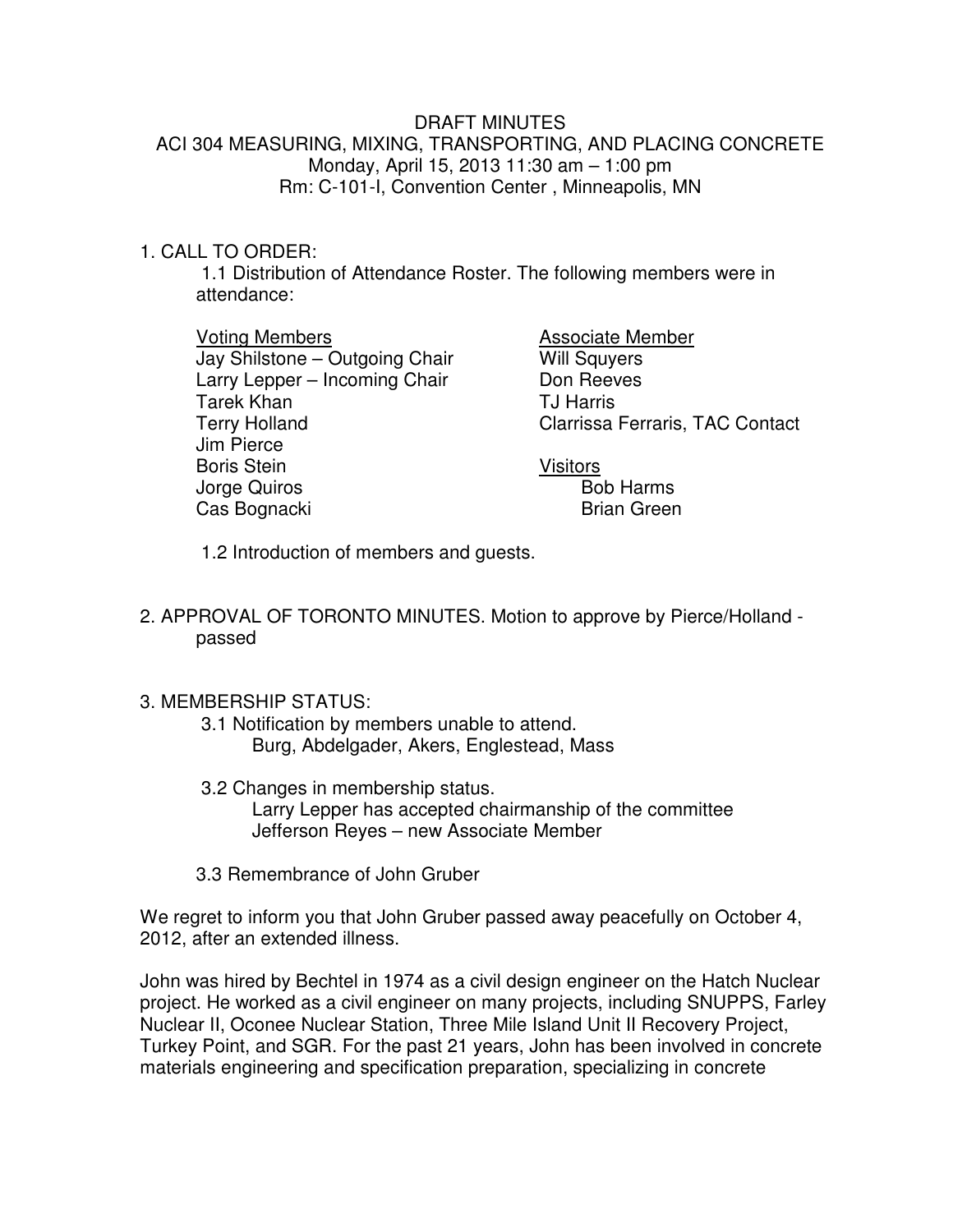production/repair and self-consolidating concrete. His knowledge and expertise were utilized on many projects throughout the world.

He held a BSCE from Pennsylvania State University and was a registered professional engineer in Maryland and Virginia.

John was known for his straight forward, practical approach to solving complex engineering and construction problems. He loved spending time with his family and friends. In his spare time, John enjoyed music, food and wine, Penn State football and fly fishing expeditions.

John was an active member of ACI Committees 237, 304 and 311.

John will truly be missed by those who had the privilege of knowing and working with him.

He is survived by his loving wife, Kerry.

A celebration of his life will be held October 25, from 5:00 to 7:00 PM at Champion Billiards in Frederick, MD. Another celebration will be held November 3, 2012, from 3:00 to 6:00 PM at the Hotel George, in Washington D.C.. All friends who wish to meet with Kerry and others to discuss and celebrate fond remembrances of John's life and work are welcome.

In lieu of flowers, contributions may be made to the Community Hospice/Washington Home of Washington, D.C.; the Atlantic Salmon Federation; Maine Coon Rescue; or Penn State College of Engineering Fund.

Best Regards, Javeed Munshi Principal Engineer Bechtel Power Corporation 5275 Westview Drive Frederick, MD 21703 - 8306 Ph: (301) 228 8281 Fax: (301) 682 6785

MOTION: ACI Committee 304 recognizes John Gruber's commitment to the concrete industry and his efforts on the part of this Committee. The Committee offers its condolences to Mr. Gruber's family, friends and colleagues.

4. SUBCOMMITTEE REPORTS:

 4.1 ACI 304R-00: Guide for Measuring, Mixing, Transporting, and Placing Concrete (Reapproved 2009).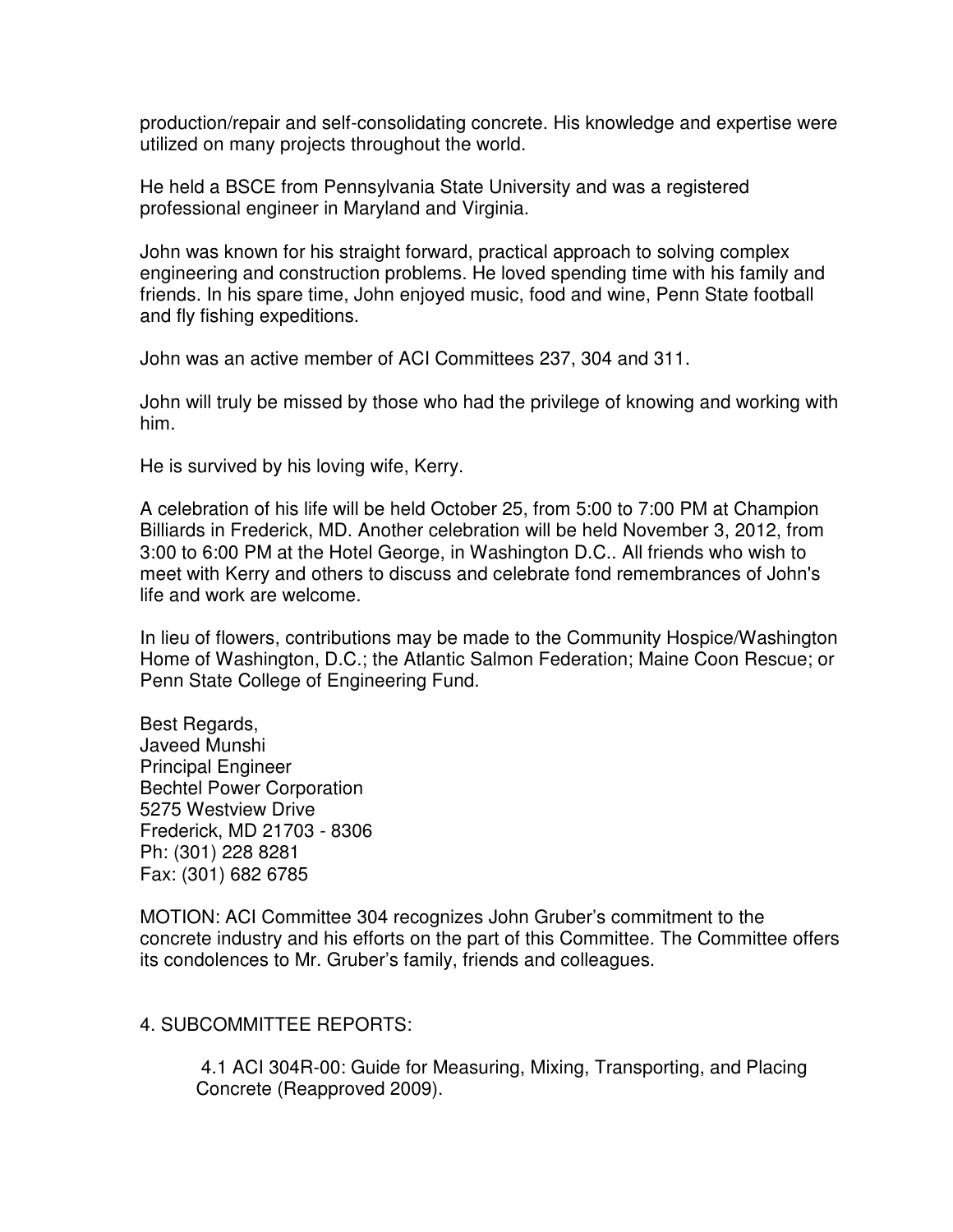- Chair – BJ Eckholt & Dave Burg (not attending)

The document has been converted to Microsoft Word format and provided to Dave Burg. Holland recommended to withdraw 304.1R and 304.3R consolidate them into the main document. Lepper to follow up as new chair. Quiros suggested the document needs to be brought into sync with the new ASTM C-94.

[The revised document was balloted from 3/16/09-4/29/09 and passed 15/0/0 (affirmative/negative/abstain) as is ready to go to TAC]

 4.2 ACI 304.1R-92: Guide for the Use of Preplaced Aggregate Concrete for Structural and Mass Concrete Applications. (Reapproved 2005) - Chair – (position available) – Discussion was made that ACI 546 contains repair applications using preplaced aggregate. Green recalled papers being presented at TRB on preplaced aggregate. Lepper to suggest withdrawal of the separate document with the primary information to be incorporated into the main document.

 4.3 ACI 304.2R-96(reapproved 2008): Placing Concrete by Pumping Methods. -Chair- Jim Bury (not present) Bury has reportedly provided an updated document to Shilstone. Shilstone to look for it and confirm. [After the meeting Khan provided a copy of the marked up document ready for TAC review. The document passed 18/1/1 (affirmative/negative/abstain). Lepper will withdraw his negative pending editorial revision of elimination of a hyphen in "Cemen Tech".]

 4.4 ACI 304.3R-96: Heavyweight Concrete: Measuring, Mixing, Transporting and Placing. (Reapproved 2004)

- Chair – Jim Pierce & Dan Green – Pierce says he has provided the revised document to Shilstone. Shilstone to locate it.

 4.5 ACI 304.4R-95(reapproved 2009): Placing Concrete with Belt Conveyors. - Chair – Larry Lepper, Lepper says he does not have the expertise to revise this document and has been unable to locate anyone who will do it. Lepper suggests withdrawal and incorporate information into the main document. Green said he had seen information about a "Sky Conveyor" for moving roller compacted concrete.

 4.6 ACI 304.6R-09: Guide for the Use of Volumetric-Measuring and Continuous-Mixing Concrete Equipment. -Chair – Larry Lepper, document is current

 4.7 ACI 304-XX: Guide Specification for Underwater Concrete. -Chair - Terry Holland & Sam Yao - ACI Committee 357 has submitted a new document to TAC - "Guide for Design and Construction of Waterfront/Coastal Concrete Marine Structures" (357.XR) (New) – Khan suggested getting Corps of Engineers and NAVFAC input on the document.